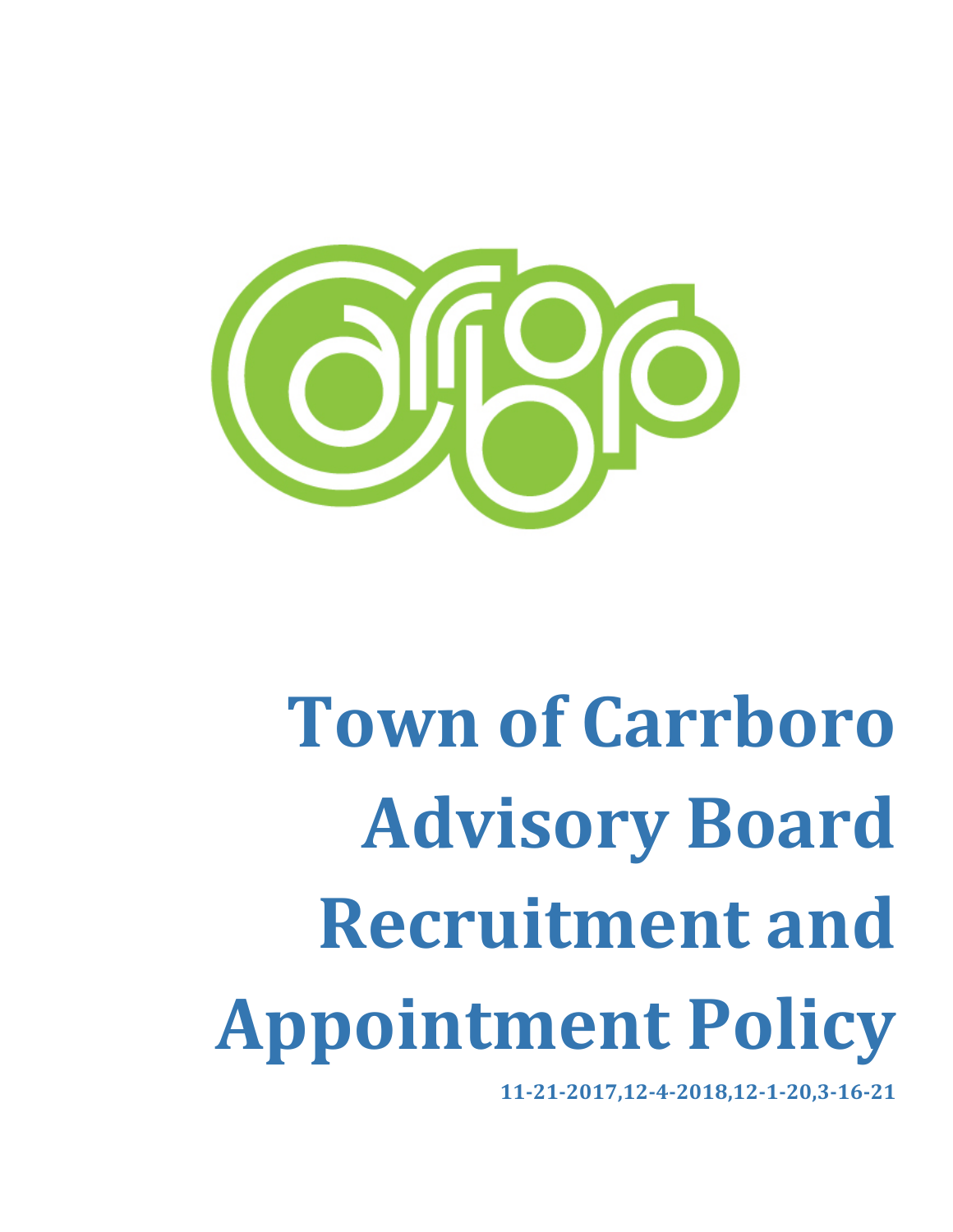# **Contents**

# **TOWN OF CARRBORO TOWN COUNCIL Recruitment and Appointment Policy**

# <span id="page-1-1"></span><span id="page-1-0"></span>**Adoption: 11/21/2017, Amended 12-4-2018, 4-13-21**

#### <span id="page-1-2"></span>**Purpose**

The purpose of this policy is to establish a policy and procedures whereby the Town Council will make appointments to public advisory boards, committees, commissions, councils, and taskforces (hereinafter "boards"). The Board shall also establish a policy and procedures whereby the Board makes appointments to public authorities that have Carrboro representatives or are Town of Carrboro Authorities.

#### <span id="page-1-3"></span>**Composition**

The Town of Carrboro Town Council shall appoint all voting and non-voting members to boards. The Town Council shall endeavor to appoint members who represent the ethnic, cultural, demographic, and geographic diversity of the community. The Town Council has a goal of promoting racial and ethnic diversity on advisory boards. To the extent possible, the Town Clerk will bring forth applications that will expand the racial and ethnic composition of the existing advisory board. If no applications exist that will expand the racial or ethnic diversity of the advisory board, the Town Clerk shall notify the Town Council of the lack of racially or ethnically diverse applicants and at such time request that the Town Council work to recruit additional applicants. If the advisory board must have appointments due to membership numbers resulting in a lack of quorum, the Town Clerk shall bring forth applications regardless of the racial and ethnic diversity of applicants and request that the Town Council make the appointments. The Town Council should consider the following when making appointments:

- Address
- Neighborhood/Geographic location
- Date of Birth
- Length of Residence in Carrboro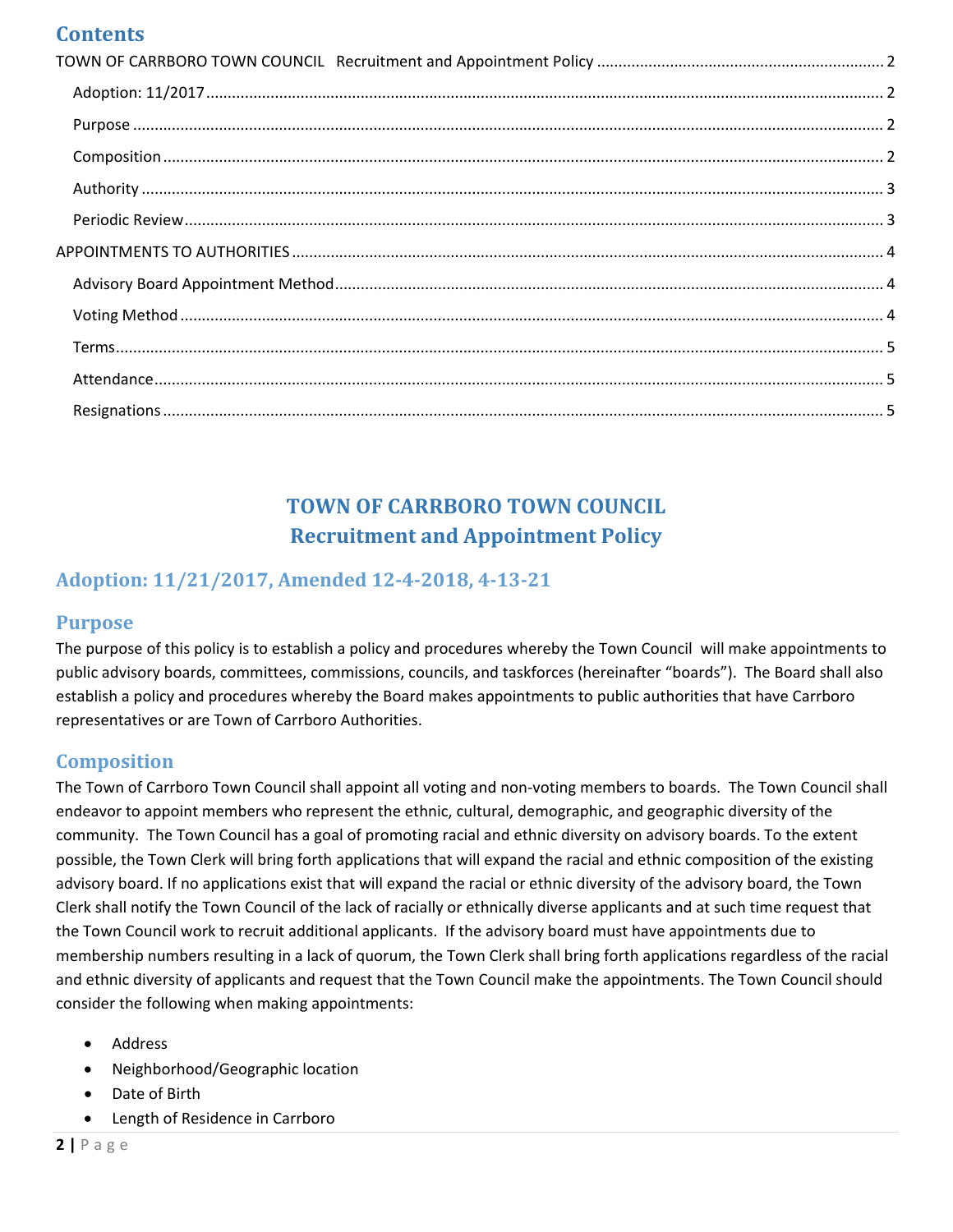- **Gender**
- Race
- **Ethnicity**
- **Occupation**
- Advisory Board Service
- Experience/Skill Set/Expertise
- Community Activities/Involvement/Organizations

#### <span id="page-2-0"></span>**Authority**

The North Carolina General Statutes, the Town of Carrboro Charter, the Town of Carrboro Town Code and the Town of Carrboro Land Use Ordinance provide the enabling legislation for the Town's Boards.

### <span id="page-2-1"></span>**Periodic Review**

This policy may be changed or adjusted as deemed necessary by the Board. The Town Clerk shall review the policy and make sure the policy is up-to-date.

### **Recruitment and Appointment Process**

- a. Prior to the annual February term expirations, and when midterm vacancies occur, the Town Clerk will advertise that the town is accepting applications for upcoming openings on advisory boards and commissions.
- b. Applications will be taken until all seats are filled. Applications received after the seat(s) have been filled will be placed on file by the Town Clerk and held for future vacancies for a period of 12 months. If vacancies exist on other boards, the Town Clerk will let the applicant know of those vacancies. If interested, applicants will be encouraged to apply. Midterm vacancies shall be filled from applications on file without special advertising efforts unless requested by the Town Council.
- c. All new candidates must complete an application to be considered for appointment.
- d. Currently serving advisory board members, whose first full terms are expiring in February, will be contacted by the Town Clerk and asked if they would like to be considered for reappointment. If so, no new application is needed from the member. The Town Clerk shall report to the Board Chair that the member wishes to be reappointed. The Chair shall provide the recommendation/review form for the current member to the Town Council , just as with new applicants.
- e. The Town Clerk will notify all applicants of receipt of his/her application.
- f. The Town Clerk shall forward copies of applications to the advisory board chairs as soon as possible after receiving an application.
- g. Each chair shall contact each applicant and invite them to at least one meeting of their board so they may understand the responsibilities of the board and the necessary time commitment. (Chairs should contact Town staff in the event of a language barrier.) The chairs shall also talk with the applicants about their interest in serving on the advisory board. Board chairs may meet personally with applicants if a meeting of their board is not anticipated within 30 days following receipt of the applicant's request for appointment. This would be in lieu of having the applicant attend a meeting of that board or commission. If applicants do not attend a meeting after two phone calls or emails, then the Chair shall notify the Town Clerk of that fact and said application will be removed from further consideration.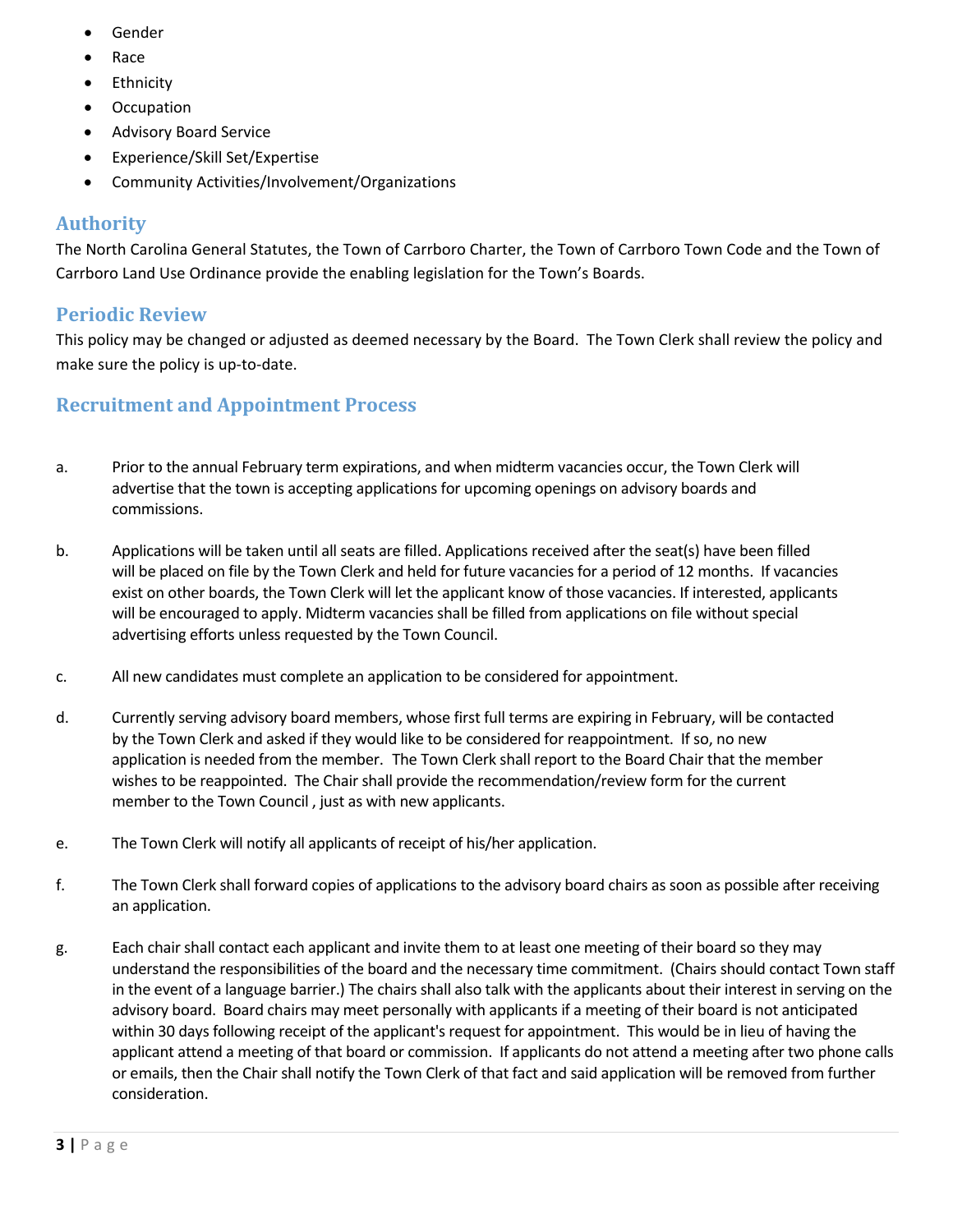- h. The chair of each board shall submit a Review Form to the Town Clerk within one week of the applicant's attendance at a meeting. If a meeting is not planned, the chair shall provide a Review Form to the Town Clerk within one week of a conversation with the applicant.
- i. Copies of all applications and recommendation forms received shall be forwarded to the Mayor and Town Council pursuant to the goals expressed in the Composition section above.
- j. If there are no applicants for the Board in question, the Chair may contact applicants that have applied for other boards. Board chairs should contact the Town Clerk to obtain these applications.
- k. If a Chair Form has not been received from board chairs within three weeks after being forwarded from the Town Clerk, the Town Clerk shall contact the chair and request a status report.
- l. By March 1, the Mayor and Town Council shall endeavor to make appointments to boards and commissions to fill annual expired terms.
- m. The Mayor and Town Council shall endeavor to make appointments to unexpired terms with vacant seats within one month of the Town Clerk receiving application(s).
- n. Appointments to unexpired terms of 12 or fewer months will be simultaneously appointed to the following 3-year term.
- o. As a presumptive policy, the Town Council will not appoint a person to serve on multiple advisory boards or commissions at the same time. However, the Council retains the discretion to make exceptions to this policy. (Amended 4-10-18)

#### <span id="page-3-0"></span>**APPOINTMENTS TO AUTHORITIES**

The OWASA Board of Directors and Tourism Development Authority are considered "Authorities" under NC General Statutes. The Town Council will consider applications for those authorities and be responsible for making appointments as they are directed per law. The Council may at times choose to interview applicants for the representative seats by any method that they choose. All appointments will be made in open session by the ballot procedures established in the policy.

#### <span id="page-3-1"></span>**Advisory Board Appointment Method**

The Town Clerk shall provide an information matrix, related to composition information as shown above, for the Town Council to consider when there are more applications than open seats available. The Town Council may also request further information from the Town Clerk as it desires.

Unless the Town Council agrees by majority vote or consensus to follow another procedure, the Council shall use the following procedure to appoint individuals to various subordinate boards and offices:

#### <span id="page-3-2"></span>**Voting Method**

- a. The Town Clerk will provide a ballot listing the names of all applicants presented in the agenda packet to each Council Member.
- b. Prior to voting, the Council shall open the floor for discussion of the applications.
- c. Each Council Member shall sign their name to the ballot and indicate their choice in candidate(s) by marking next to the candidate(s) name.